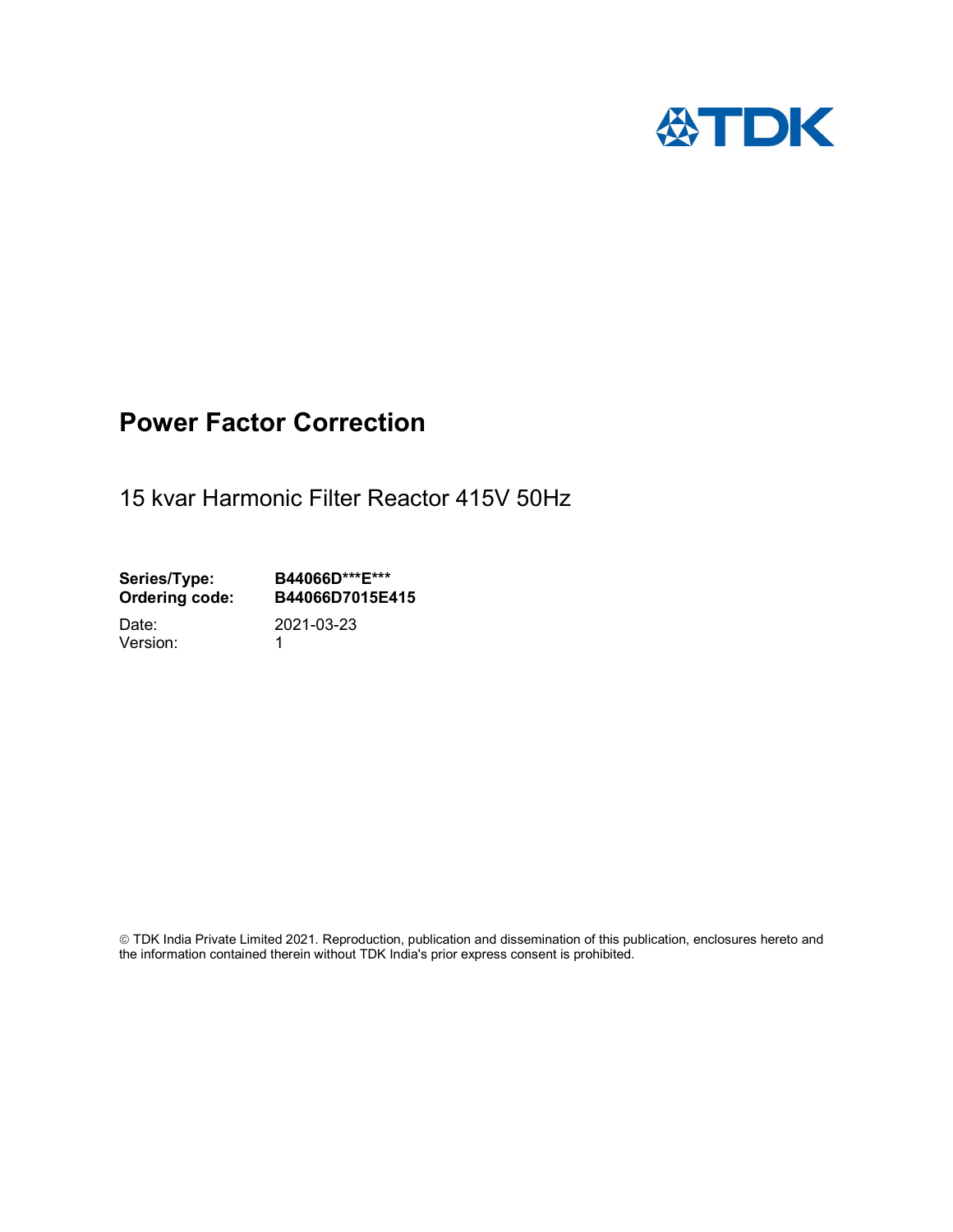

# Power Factor Correction and B44066D7015E415

# 15 kvar Harmonic Filter Reactor 415V 50Hz B44066D\*\*\*E\*\*\*

### **Characteristics**

- $H$  Highest linearity
- Temperature control via micro switch in inner coil
- $\blacksquare$  Highest life time by high quality materials
- **Low losses**
- $\blacksquare$  High overloading capability
- Safety device, temperature micro switch
- **Aluminium foil winding**
- **Low noise**



| Technical data                                  |                |             |  |
|-------------------------------------------------|----------------|-------------|--|
| De-tuning factor p                              | $\overline{7}$ | %           |  |
| Effective filter output $Q_C$                   | 15             | kvar        |  |
| Rated voltage $V_R$ <sup>1)</sup>               | 415            | V           |  |
| Rated frequency f                               | 50             | Hz          |  |
| Ambient temperature / Insulation class          | 40 / H         | $^{\circ}C$ |  |
| Capacitance C delta (tot.)                      | 257.83         | μF          |  |
| Inductivity L                                   | $3 \cdot 2.75$ | mH          |  |
| Fundamental current 11 <sup>3)</sup>            | 22.12          | A           |  |
| Linear up to $4$ )                              | 36.06          | A           |  |
| Effective current $IRMS$ <sup>2)</sup>          | 23.68          | A           |  |
| Rated harmonic voltages (3rd/5th/7th/11th/13th) | 0.5/6/5/3.5/3  | $\%$        |  |
| Temperature protection (NC)                     | yes            |             |  |
| Total losses $P_D$                              | 90             | W           |  |
| Total weight                                    | 13             | kg          |  |

<sup>1)</sup> Voltage rise up to 106% of rated voltage is considered in current  $I_{\text{eff}}$ .

<sup>2)</sup>  $I_{eff} = \sqrt{(I_1^2 + I_3^2 + ... I_x^2)}$ 

<sup>3)</sup>  $11 = 1.06$   $\cdot$   $I_R$  ( $I_R$  = Capacitor current 50Hz)

<sup>4)</sup> Linear current =  $1.73$   $\cdot$  I<sub>R</sub> (I<sub>R</sub> = Capacitor current 50Hz)

### **Connection**

| Line                | 1U1-1V1-1W1   |
|---------------------|---------------|
| Capacitors          | l 1U2-1V2-1W2 |
| Temperature control | 1 O<br>ے- ا   |

## Reference standard IEC60076-6

CAP FILM ES PFC PM 2021-03-23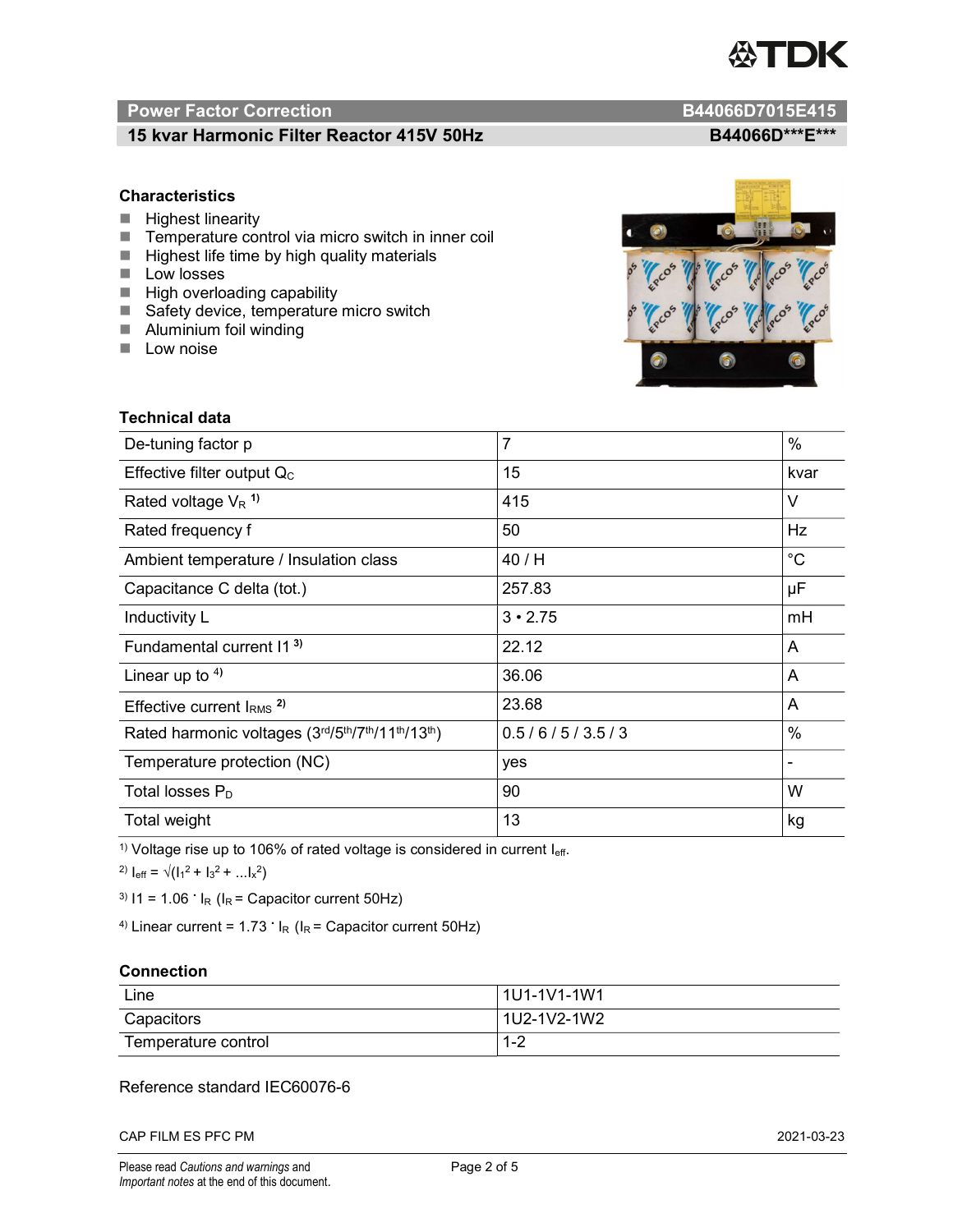

#### Power Factor Correction and B44066D7015E415

# 15 kvar Harmonic Filter Reactor 415V 50Hz BA4066D\*\*\*E\*\*\*

#### Dimensional drawings



#### **Dimensions**

| L/mm  | 230       | b/mm  | 90   |
|-------|-----------|-------|------|
| H/mm  | 240       | e/mm  | 75±5 |
| W/mm  | $125 + 5$ | d1/mm | 10.8 |
| 11/mm | 205       | d2/mm | 15.5 |
| 12/mm | 205       | A     | 175  |
| n1/mm | 150       | B     | 71.5 |
| n2/mm | 73±3      | Ø     | 8.5  |

#### Cautions and warnings

- Do not install the reactor in case of any visible damages.
- $\blacksquare$  Installation must be done by skilled personnel only.
- Do not use or store harmonic filter reactors in corrosive atmosphere, especially where chloride gas, sulphide gas, acid, alkali, salt or similar substances are present.
- Do not touch the device during operation: all electrically active parts of this equipment such as windings, electronic components, leads, fuses and terminals carry a dangerous voltage which can lead to burns or electric shock.
- Covers which protect these electrically active parts from being touched must not be opened or removed during operation.
- Before any assembly or maintenance work is started, all installations and equipment must be disconnected from the power source.
- Noncompliance with these instructions may lead to death, serious injury or major damage to equipment.

FAILURE TO FOLLOW CAUTIONS MAY RESULT, WORST CASE, IN PREMATURE FAILURES OR PHYSICAL INJURY.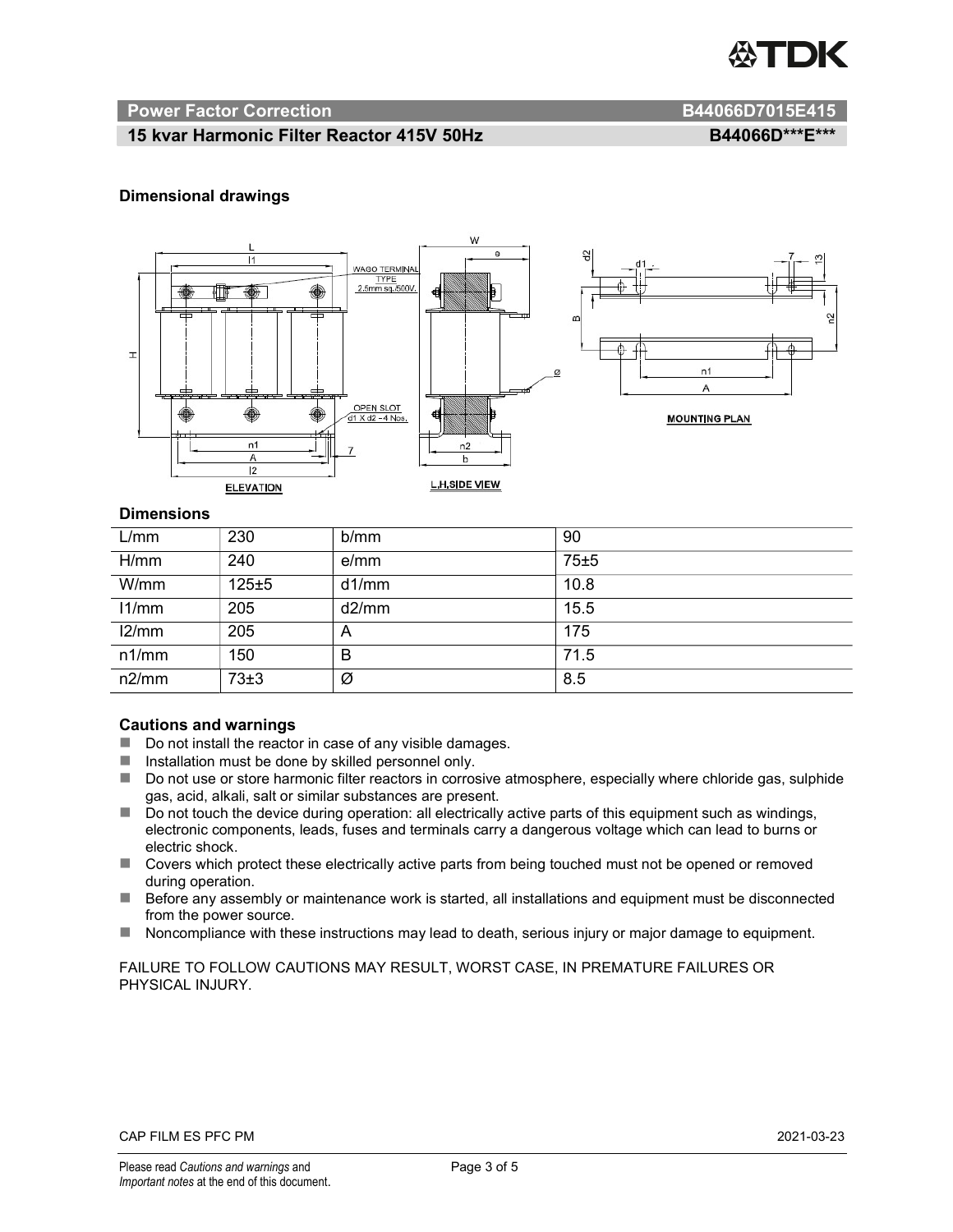

# Power Factor Correction B44066D7015E415

# 15 kvar Harmonic Filter Reactor 415V 50Hz BA4066D\*\*\*E\*\*\*

The following applies to all products named in this publication:

- 1. Some parts of this publication contain statements about the suitability of our products for certain areas of application. These statements are based on our knowledge of typical requirements that are often placed on our products in the areas of application concerned. We nevertheless expressly point out that such statements cannot be regarded as binding statements about the suitability of our products for a particular customer application. As a rule we are either unfamiliar with individual customer applications or less familiar with them than the customers themselves. For these reasons, it is always ultimately incumbent on the customer to check and decide whether a product with the properties described in the product specification is suitable for use in a particular customer application.
- 2. We also point out that in individual cases, a malfunction of electronic components or failure before the end of their usual service life cannot be completely ruled out in the current state of the art, even if they are operated as specified. In customer applications requiring a very high level of operational safety and especially in customer applications in which the malfunction or failure of an electronic component could endanger human life or health (e.g. in accident prevention or life-saving systems), it must therefore be ensured by means of suitable design of the customer application or other action taken by the customer (e.g. installation of protective circuitry or redundancy) that no injury or damage is sustained by third parties in the event of malfunction or failure of an electronic component.
- 3. The warnings, cautions and product-specific notes must be observed.
- 4. In order to satisfy certain technical requirements, some of the products described in this publication may contain substances subject to restrictions in certain jurisdictions (e.g. because they are classed as hazardous). Useful information on this will be found in our Material Data Sheets on the Internet (www.tdk-electronics.tdk.com/material). Should you have any more detailed questions, please contact our sales offices.
- 5. We constantly strive to improve our products. Consequently, the products described in this publication may change from time to time. The same is true of the corresponding product specifications. Please check therefore to what extent product descriptions and specifications contained in this publication are still applicable before or when you place an order.

We also reserve the right to discontinue production and delivery of products. Consequently, we cannot guarantee that all products named in this publication will always be available. The aforementioned does not apply in the case of individual agreements deviating from the foregoing for customer-specific products.

- 6. Unless otherwise agreed in individual contracts, all orders are subject to our General Terms and Conditions of Supply.
- 7. Our manufacturing sites serving the automotive business apply the IATF 16949 standard. The IATF certifications confirm our compliance with requirements regarding the quality management system in the automotive industry. Referring to customer requirements and customer specific requirements ("CSR") TDK always has and will continue to have the policy of respecting individual agreements. Even if IATF 16949 may appear to support the acceptance of unilateral requirements, we hereby like to emphasize that only requirements mutually agreed upon can and will be implemented in our Quality Management System. For clarification purposes we like to point out that obligations from IATF 16949 shall only become legally binding if individually agreed upon.